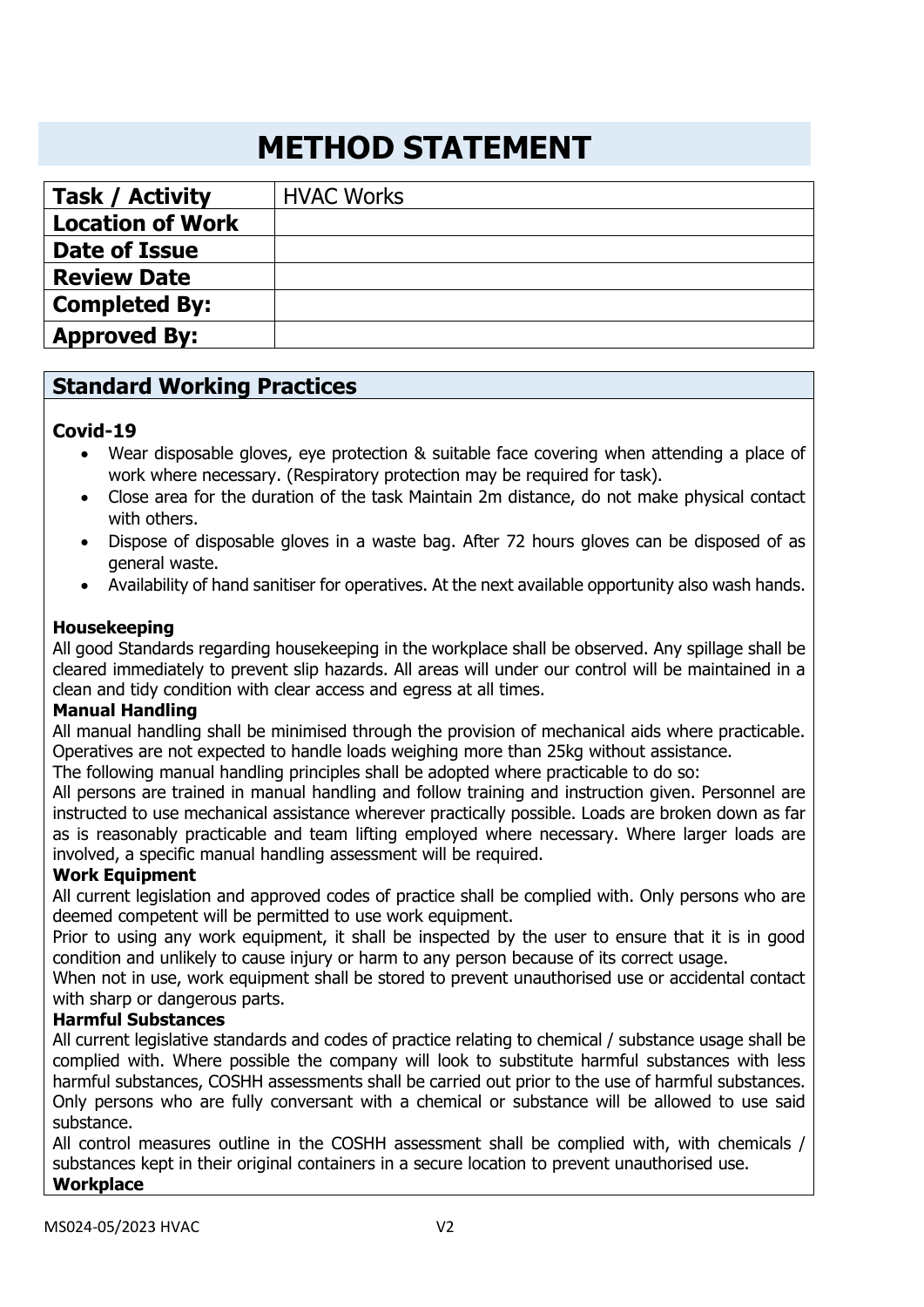Good practice guidelines regarding sufficient clear working space shall be observed. Suitable signage and barriers (as necessary) shall be positioned around the work area to prevent others from entering a restricted area. All work areas shall be monitored for compliance at all times.

#### **Work at Height**

All current legislation and codes of practice relating to work at height shall be complied with. All work at height is planned in advance and only allowed to proceed if all controls are in place.

Suitable access equipment shall be selected to provide a safe working platform (taking into account the task). All work at height equipment shall be inspected pre-use and used in the intended manner. Suitable edge protection shall be in place where required.

Only person who have received suitable instruction shall be permitted to undertake work at height tasks.

#### **Storage**

Materials, substances and equipment shall be stored in a safe manner at all times within the works location. Waste material shall be removed at regular intervals in the agreed manner.

#### **Fire Prevention**

All current legislation and codes of practice relating to fire safety shall be complied with. Where possible, flammable substances will be substituted for alternative non-flammable substances. All hot works will be controlled through the use of a hot works permit to work system.

Prior to the commencement of any works that requires a naked flame, all combustible material / pressurised containers will be removed from the area. Prior to the commencement of any hot works, suitable firefighting equipment shall be in place in line with the requirements of the hot works permit. Smoking and the use of e-cigarettes is banned on all sites unless in a designated smoking area.

Skips and the storage of flammable substances will be positioned away from sources of ignition. The area shall be checked on a regular basis to ensure compliance.

#### **Waste Disposal**

All current legislation relating to environmental contamination including waste disposal shall be complied with. Any contaminated or hazardous waste created as a result of our activities shall be properly contained and disposed of by a specialist contractor with the correct documentation being in place.

#### **Cleaning**

Protection that is suitable to the nature of the works and does not present an additional hazard shall be put in place prior to the commencement of works.

Upon completion of the works, all areas shall be left in a clean and tidy condition with all associated waste removed and properly disposed of.

#### **Resource**

The company shall provide adequate resource to ensure the task is completed in such a way as to be safe, on time and with due regard for others who may be affected by the works.

- 1 X Working Supervisor
- 1 X Operatives (additional labour / trades are available as task dictates)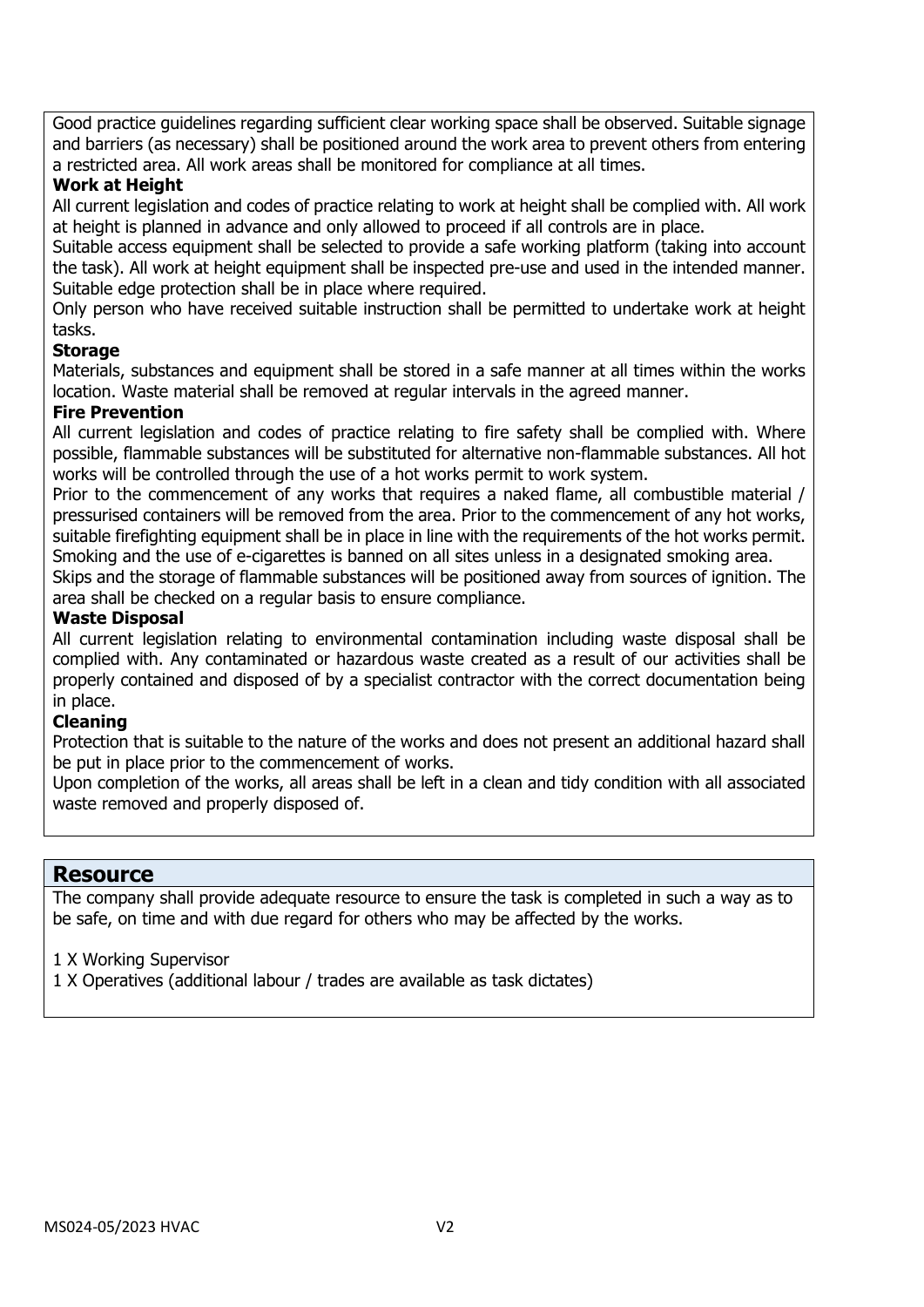## **Plant & Equipment**

The following plant and equipment shall be provided for use on site

- Various hand tools
- Battery operated tooling
- Electrical equipment
- Electrical test equipment
- Wet Vac
- Decorating equipment
- Plumbing equipment
- Non-conductive steps
- Transformers
- Barriers
- Signage

# **Personal Protective Equipment**

Personal protective equipment (PPE) is issued as standard to all employees.

PPE Requirements are identified in the specific risk assessment for each operational task involved in the contract. PPE to be worn by operatives as risk assessments dictate includes the following to the required standard:

- Hearing protection
- Eye protection
- Hard hat
- High Visibility clothing
- Protective footwear
- Protective gloves
- Respiratory protection
- Harness and lanyard (approved and suitable for task)

## **Materials**

All materials as required as per specification and to client requirements:

- Various materials to client specification
- Wiring to specification
- Face plates
- New Bathroom suite
- Paints
- Other as necessary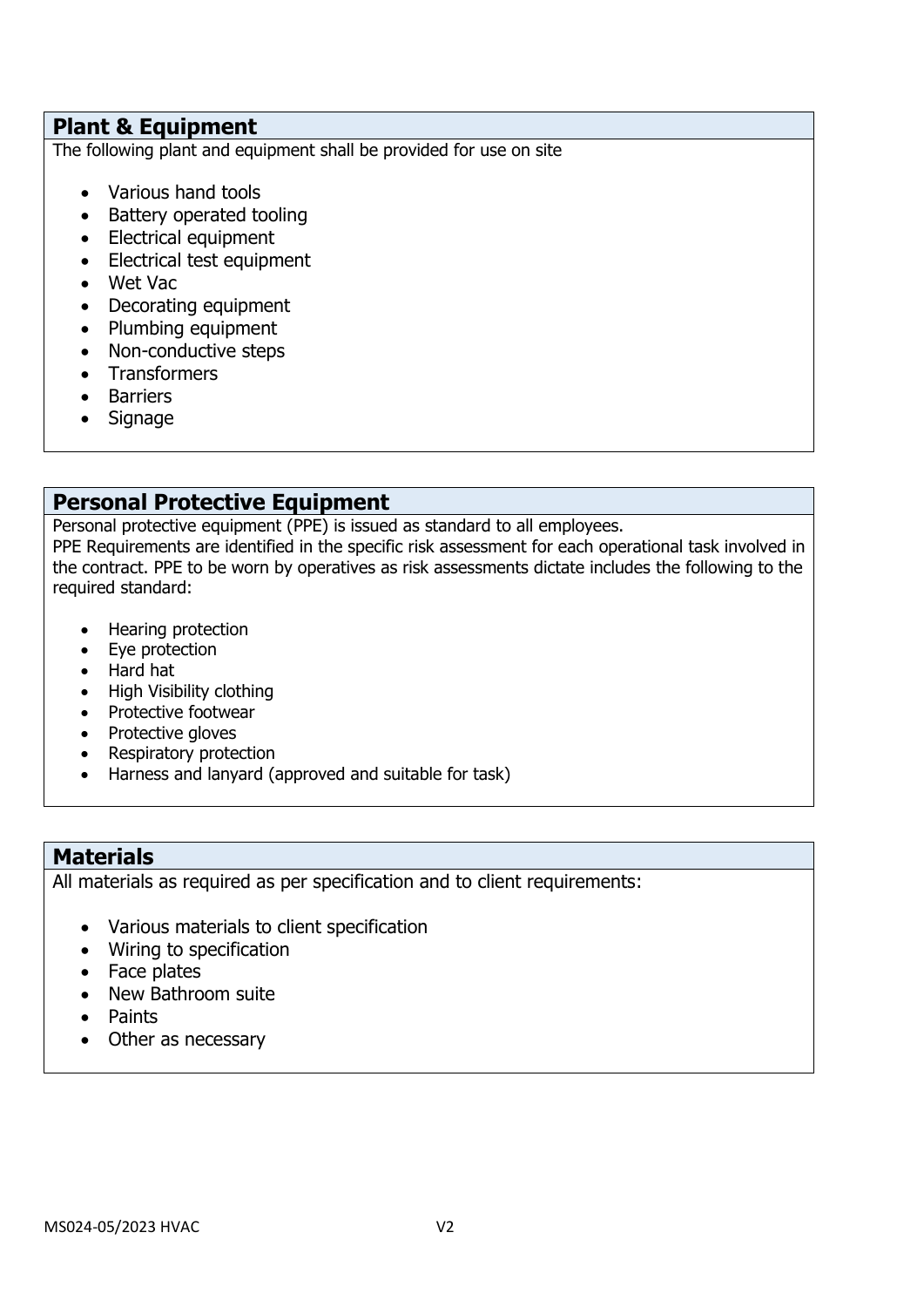## **Site Set Up**

- All operatives to attend site specific induction to include emergency procedures and briefing on RAMS, asbestos survey information and CLC safe operating procedures for Covid-19 V7
- The entire work areas shall be clearly identified.
- Safe access / egress routes shall be identified for emergency purposes.
- Delivery / storage and parking to be confirmed at site induction

## **Execution of Works**

- Working sequentially, operatives set out the working area to comply with client and legislative requirements.
- Access to work location by agreed route with client. (Communal entrance)
- Check and inspect all work equipment (including hand tools) for service.
- All personnel to don the required PPE for the task to include safety footwear, high visibility clothing and other as required by RA & COSHH assessments.
- Agree sequential areas of works which includes:
- All personnel to attend site induction to include briefing on emergency procedures, welfare facilities, services (temporary / mains) in place and RAMS to include Covid-19 briefing.
- Ensure all documentation is signed.
- Refer to asbestos survey report as applicable prior to commencing work.
- Set up working / transport / delivery areas as required
- Operatives to ensure they have the correct plant, equipment, materials and PPE to complete the task.
- Receive material deliveries at the delivery point and move to the agreed set down location via the designated route.
- Personnel to undertake pre-use checks on all work equipment to ensure that it is compliant and safe for use.
- Engineers to commence installation of all Unistrut bracketing at high level and cable tray using the designated work at height equipment.
- Upon completion of the above works, engineers to hang all fan coil units in each area as per specification.
- Engineers to install refrigerant pipework to each fan coil unit from the roof. Prior to undertaking any hot works, the permit to work is to be requested or put in place.
- Engineers will use a MAPP Gas Turbo torch to braze the joints ensuring all the controls in the RA and permit are in place.
- The engineer to install all UPVC condensate drains connecting to final drain connections / traps provided by others.
- Engineers to then install all interconnecting control cabling and wire all systems.
- Engineers to connect all pipework to FCUs using flared mechanical joints.
- Engineers to erect the Bigfoot systems ready for the condensing units to be placed on to by others.
- Engineers then connect the refrigerant pipework to the external units and pressure test all refrigerant pipework using oxygen free nitrogen up to 42 Bar until they are satisfied the system is leak free.
- The engineers will the refer to ACD Good-Practice Leak Tightness Testing, the results are to be witnessed and signed for by the site manager and a representative from Integral.
- The engineers will then connect the refrigerant gauges and 110v vacuum pump and remove all moisture and air from the system.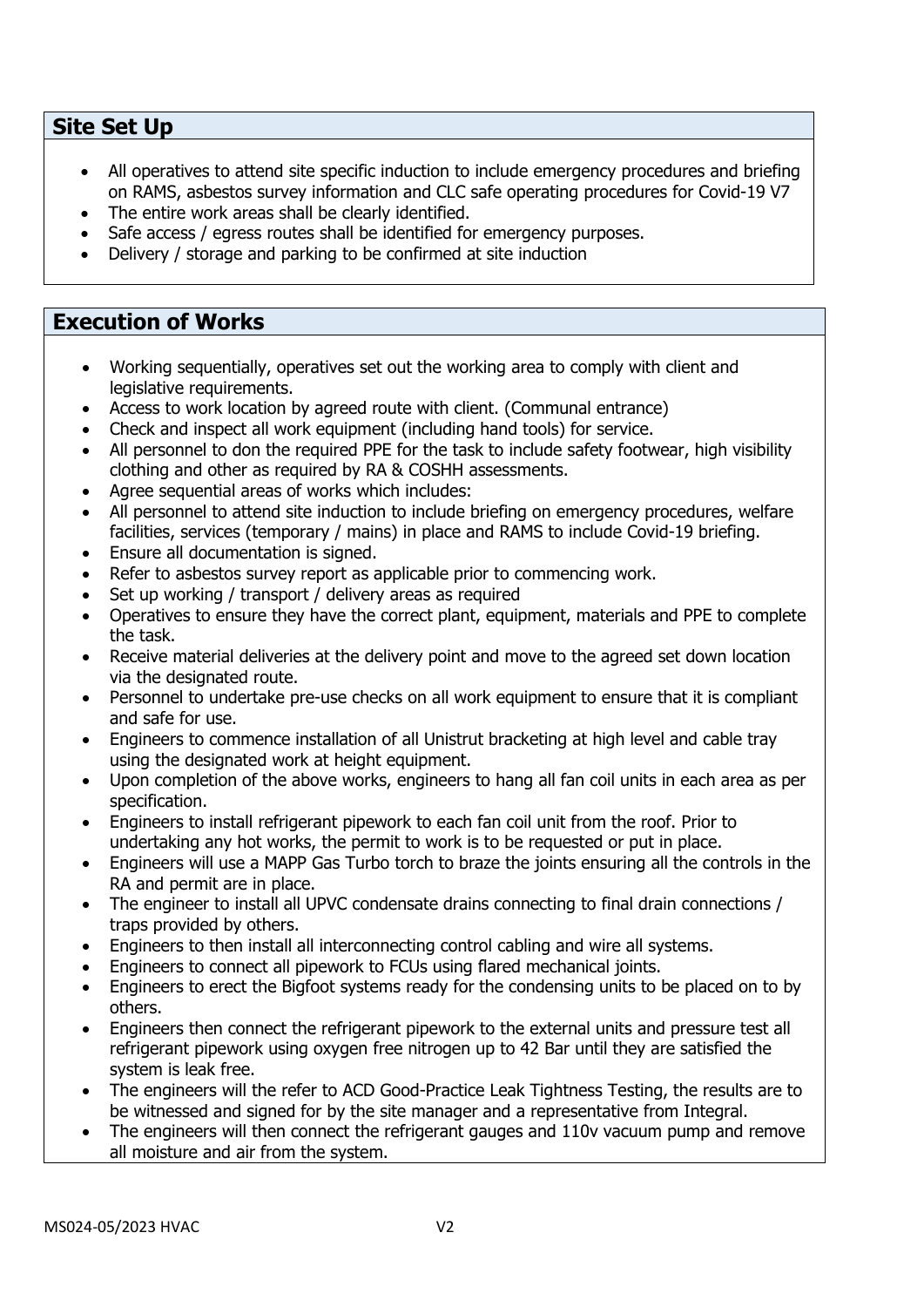- The engineers will connect a 230v electrical tail from the isolator provided by the electrician to the condensing units.
- Once all power is on and tested, the engineers can commence the commissioning of the systems.
- Upon completion, all F Gas paperwork shall be supplied to the client with all information detailed.
- All work areas shall be cleared at regular intervals and upon final completion.
- Remove all waste from site
- Leave all areas in a safe condition.
- Provide relevant documentation to client as necessary
- Check all areas and handover to client

#### **Risk Assessments**

The supervisor / team leader will be in possession of all task and site-specific risk assessments for this project. He will have ensured that all members of the team have been either briefed on them or had the opportunity to read through them. The team are fully aware of the legal obligations placed upon them to comply in full of the control measures and strategies set down in all assessments and statements effecting their operations.

The client is requested upon the receipt of this method statement and prior to the arrival on site of the team, to inform all other contractors and operatives on site who will be in the vicinity of our operations.

## **Emergency Issues**

#### **First Aid**

Where practical, a minimum of a qualified one day appointed person (First Aid) will be available. The person will upon arrival at the site identify themselves to the site manager / agent. They will further familiarise themselves with the first aid procedures for the site.

#### **Fire**

The fire strategy at the works location shall be adopted. Additional precautions shall be put in place where the works create a higher risk of fire / explosion occurring I.e. hot works, use of chemicals and change in assembly point or blocked off escape routes etc. This is to be agreed on site and covered in induction.

#### **Environmental**

Where there is a potential for a spillage, a suitable spill kit shall be maintained in an accessible area for use as necessary.

| <b>Emergency Contact Details</b> |                    |  |  |
|----------------------------------|--------------------|--|--|
| Contact Name                     | <b>GABI BALINT</b> |  |  |
| Telephone No.                    | 07769331224        |  |  |

The persons below have been briefed on the contents of all documentation associated with this project and agree to abide by the control measures laid out within.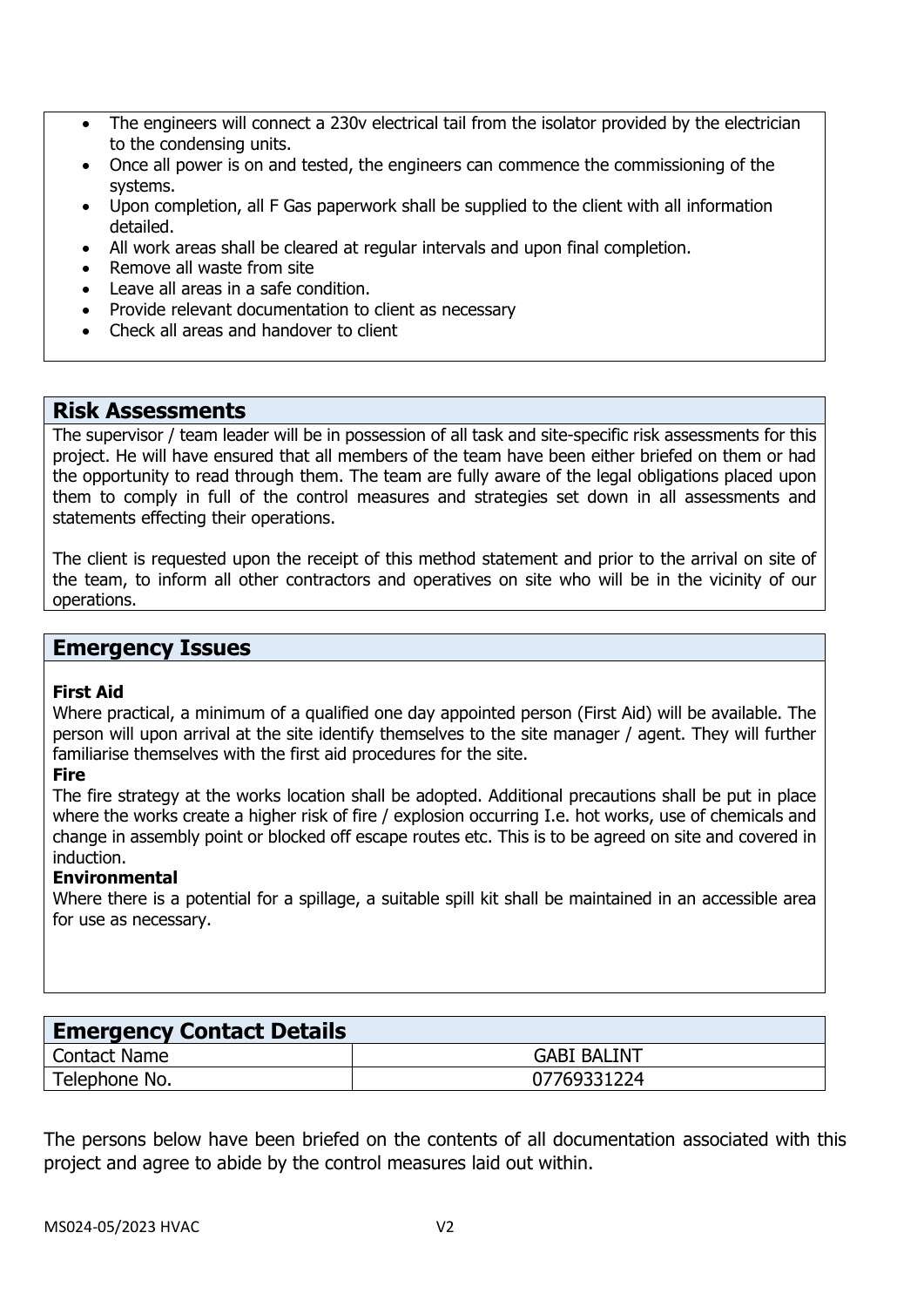They will also agree to abide by any site rules and requirements stipulated by the principal contractor.

| <b>Name</b> | <b>Signature</b> | <b>Date</b> |
|-------------|------------------|-------------|
|             |                  |             |
|             |                  |             |
|             |                  |             |
|             |                  |             |
|             |                  |             |
|             |                  |             |
|             |                  |             |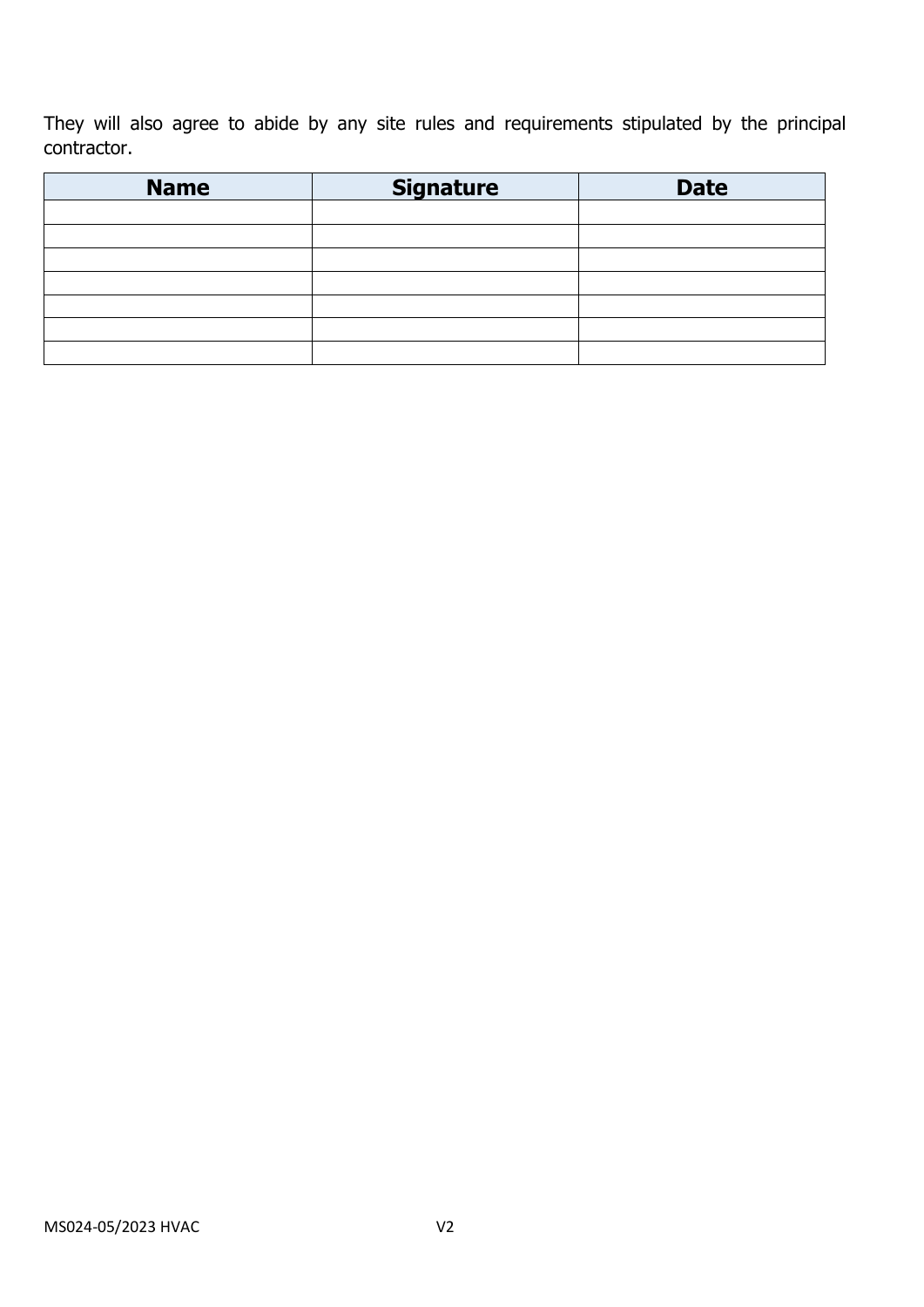# **Site Operating Procedures – Protecting Your Workforce**

## **Contents**

- Introduction
- Self-Isolation
- Procedure if Someone Falls Ill
- Travel to Site
- Site Access Points
- Hand Washing
- Toilet Facilities
- Canteens and Eating Arrangements
- Changing Facilities, Showers and Drying Rooms
- Avoiding Close Working
- Cleaning

# **Introduction**

Construction sites operating during the Coronavirus Covid-19 pandemic need to ensure they are protecting their workforce and minimising the risk of spread of infection.

This guidance is intended to introduce consistent measures on sites of all sizes in line with the Government's recommendations on social distancing.

These are exceptional circumstances and the industry must comply with the latest Government advice on Coronavirus at all times.

The health and safety requirements of any construction activity must also not be compromised at this time. If an activity cannot be undertaken safely due to a lack of suitably qualified personnel being available or social distancing being implemented, it should not take place.

We are aware that emergency services are also under great pressure and may not be in a position to respond as quickly as usual.

Sites should remind the workforce at every opportunity of the Site Operating Procedures which are aimed at protecting them, their colleagues, their families and the UK population.

If a site is not consistently implementing the measures set out below, it may be required to shut down.

## **Self-Isolation**

Anyone who meets one of the following criteria should not come to site:

- Has a high temperature, loss of taste and / or smell or a new persistent cough follow the guidance on self-isolation
- Is living with someone in self-isolation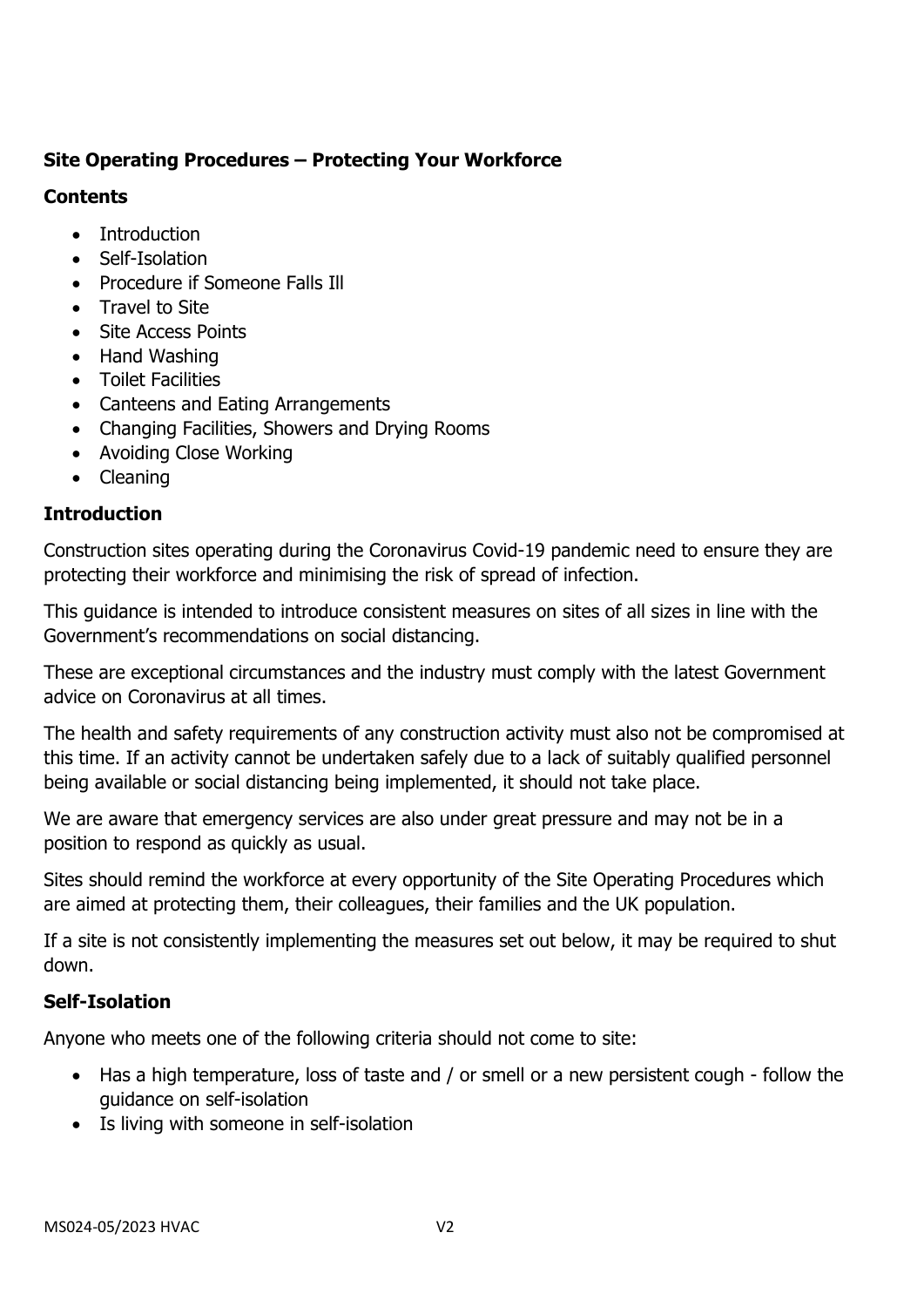# **Procedure if Someone Falls Ill**

If a worker develops a high temperature or a persistent cough while at work, they should:

- Return home immediately informing their line manager in a safe manner
- Avoid touching anything
- Cough or sneeze into a tissue and put it in a bin, or if they do not have tissues, cough and sneeze into the crook of their elbow.

They must then follow the guidance on self-isolation and not return to work until their period of self-isolation has been completed.

## **Travel to Site**

Wherever possible workers should travel to site alone using their own transport and sites need to consider:

- Parking arrangements for additional cars and bicycles
- Other means of transport to avoid public transport e.g. cycling
- Providing hand cleaning facilities at entrances and exits. This should be soap and water wherever possible or hand sanitiser if water is not available

## **Site Access Points**

- Stop all non-essential visitors
- Introduce staggered start and finish times to reduce congestion and contact at all times
- Monitor site access points to enable social distancing you may need to change the number of access points, either increase to reduce congestion or decrease to enable monitoring
- Remove or disable entry systems that require skin contact e.g. fingerprint scanners
- Require all workers to wash or clean their hands before entering or leaving the site
- Allow plenty of space (two metres) between people waiting to enter site
- Regularly clean common contact surfaces in reception, office, access control and delivery areas e.g. scanners, turnstiles, screens, telephone handsets, desks, particularly during peak flow times
- Reduce the number of people in attendance at site inductions and consider holding them outdoors wherever possible
- Drivers should remain in their vehicles if the load will allow it and must wash or clean their hands before unloading goods and materials.

## • **Hand Washing**

- Provide additional hand washing facilities to the usual welfare facilities if a large spread out site or significant numbers of personnel on site
- Ensure soap and fresh water is readily available and kept topped up at all times
- Provide hand sanitiser where hand washing facilities are unavailable
- Regularly clean the hand washing facilities and check soap and sanitiser levels
- Provide suitable and sufficient rubbish bins for hand towels with regular removal and disposal.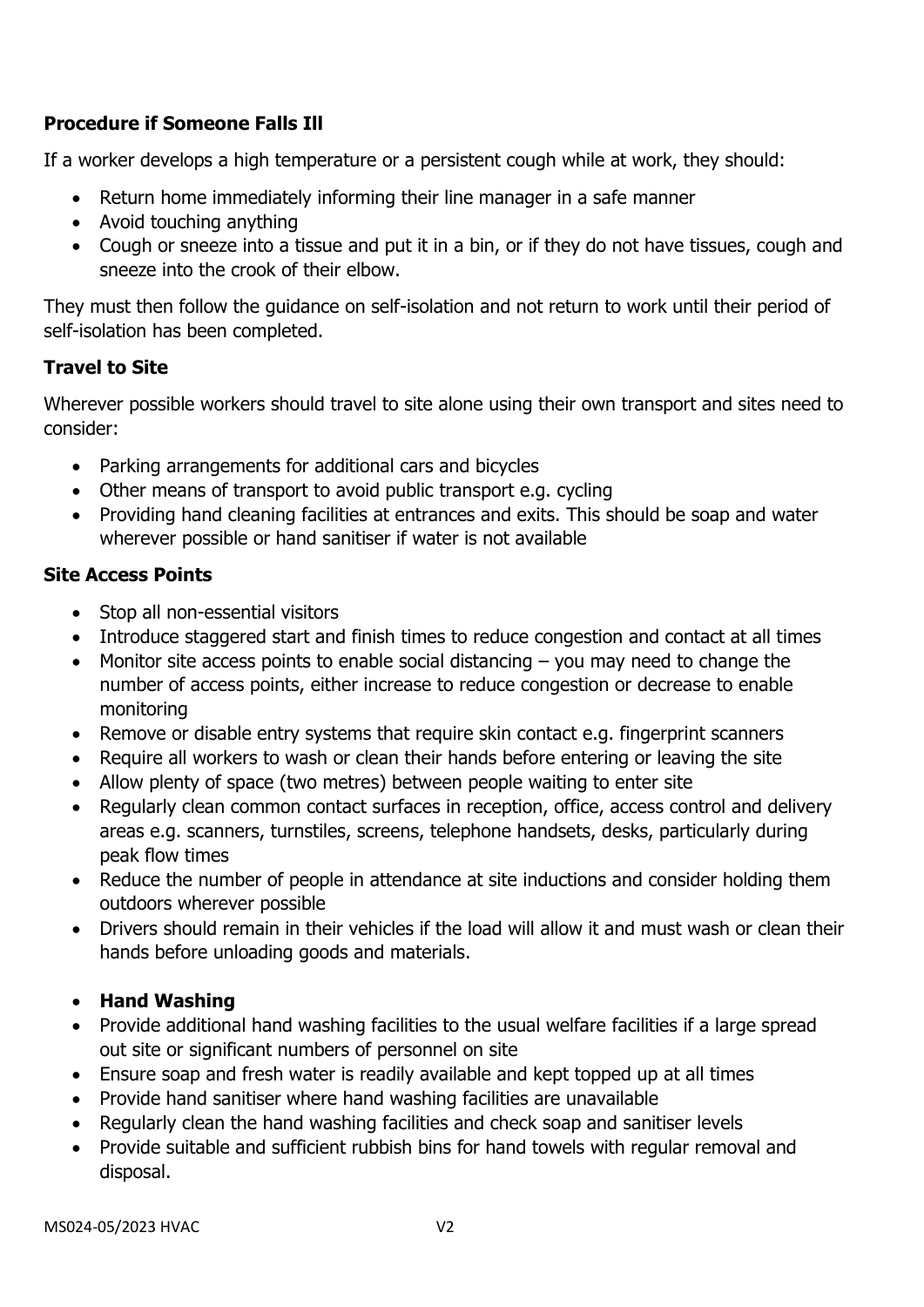• Sites will need extra supplies of soap, hand sanitiser and paper towels and these should be securely stored.

# **Toilet Facilities**

- Restrict the number of people using toilet facilities at any one time e.g. use a welfare attendant
- Wash hands before and after using the facilities
- Enhance the cleaning regimes for toilet facilities particularly door handles, locks and the toilet flush
- Portable toilets should be avoided wherever possible, but where in use these should be cleaned and emptied more frequently
- Provide suitable and sufficient rubbish bins for hand towels with regular removal and disposal.

# **Canteens and Eating Arrangements**

With cafés and restaurants having been closed across the UK, canteens cannot operate as normal.

Whilst there is a requirement for construction sites to provide a means of heating food and making hot drinks, these are exceptional circumstances and where it is not possible to introduce a means of keeping equipment clean between use, kettles, microwaves etc. must be removed from use.

The workforce should also be required to stay on site once they have entered it and not use local shops.

- Dedicated eating areas should be identified on site to reduce food waste and contamination
- Break times should be staggered to reduce congestion and contact at all times
- Hand cleaning facilities or hand sanitiser should be available at the entrance of any room where people eat and should be used by workers when entering and leaving the area

The workforce should be asked to bring pre-prepared meals and refillable drinking bottles from home

- Workers should sit 2 metres apart from each other whilst eating and avoid all contact
- Where catering is provided on site, it should provide pre-prepared and wrapped food only
- Payments should be taken by contactless card wherever possible
- Crockery, eating utensils, cups etc. should not be used
- Drinking water should be provided with enhanced cleaning measures of the tap mechanism introduced
- Tables should be cleaned between each use
- All rubbish should be put straight in the bin and not left for someone else to clear up
- All areas used for eating must be thoroughly cleaned at the end of each break and shift, including chairs, door handles, vending machines and payment devices.

# **Changing Facilities, Showers and Drying Rooms**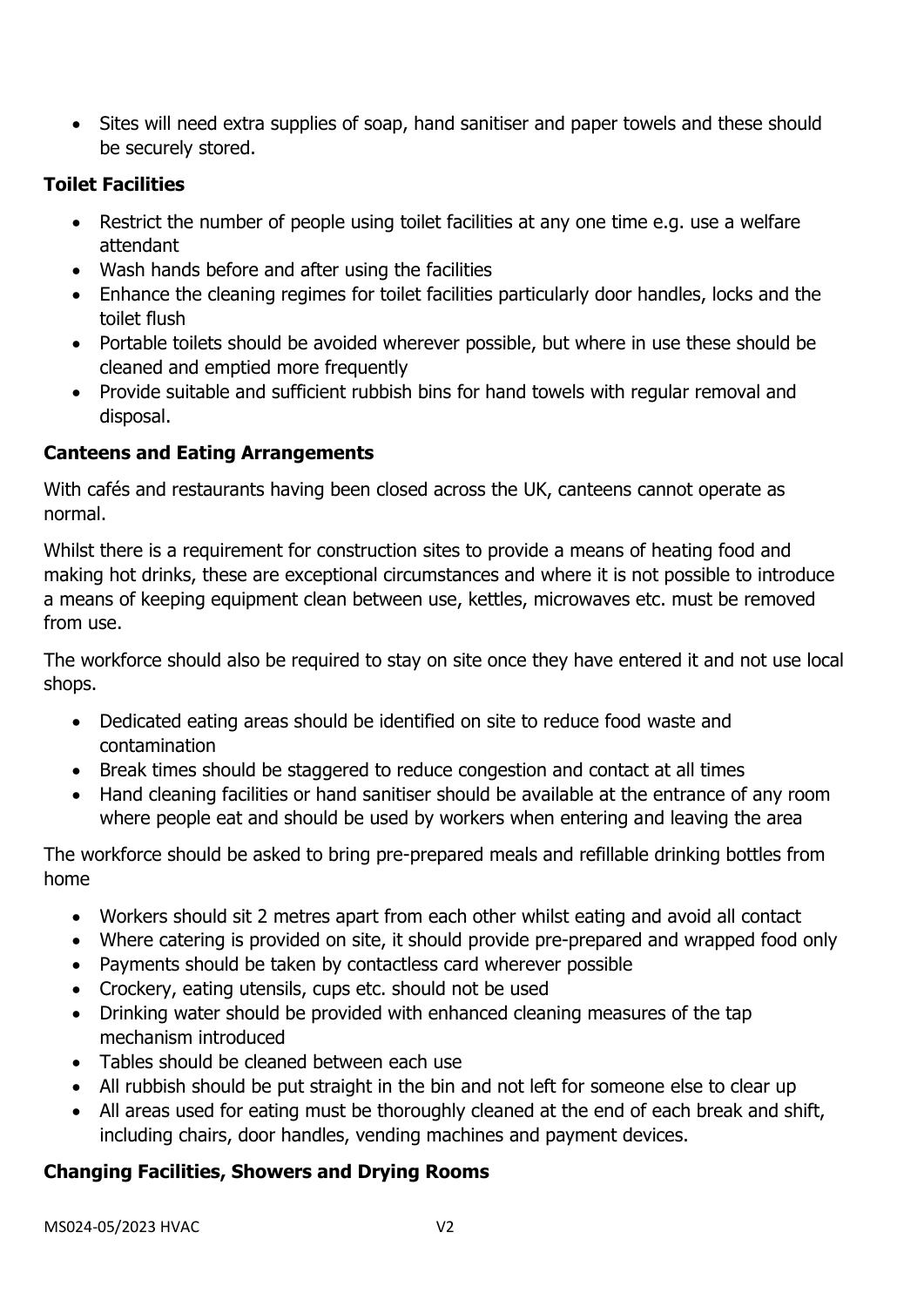- Introduce staggered start and finish times to reduce congestion and contact at all times
- Introduce enhanced cleaning of all facilities throughout the day and at the end of each day
- Consider increasing the number or size of facilities available on site if possible
- Based on the size of each facility, determine how many people can use it at any one time to maintain a distance of two metres
- Provide suitable and sufficient rubbish bins in these areas with regular removal and disposal.

## **Avoiding Close Working**

There will be situations where it is not possible or safe for workers to distance themselves from each other by 2 metres.

## **General Principles**

- Non-essential physical work that requires close contact between workers should be kept to a minimum
- Work requiring skin to skin contact should not be carried out
- Plan all other work to minimise contact between workers
- Re-usable PPE should be thoroughly cleaned after use and not shared between workers
- Single use PPE should be disposed of so that it cannot be reused
- Stairs should be used in preference to lifts or hoists
- Where lifts or hoists must be used:
- Lower their capacity to reduce congestion and contact at all times
- Regularly clean touchpoints, doors, buttons etc.
- Increase ventilation in enclosed spaces
- Regularly clean the inside of vehicle cabs and between use by different operators.

## **Site Meetings**

- Only absolutely necessary meeting participants should attend
- Attendees should be two metres apart from each other
- Rooms should be well ventilated / windows opened to allow fresh air circulation
- Consider holding meetings in open areas where possible.

## **Cleaning**

Enhanced cleaning procedures should be in place across the site, particularly in communal areas and at touch points including: